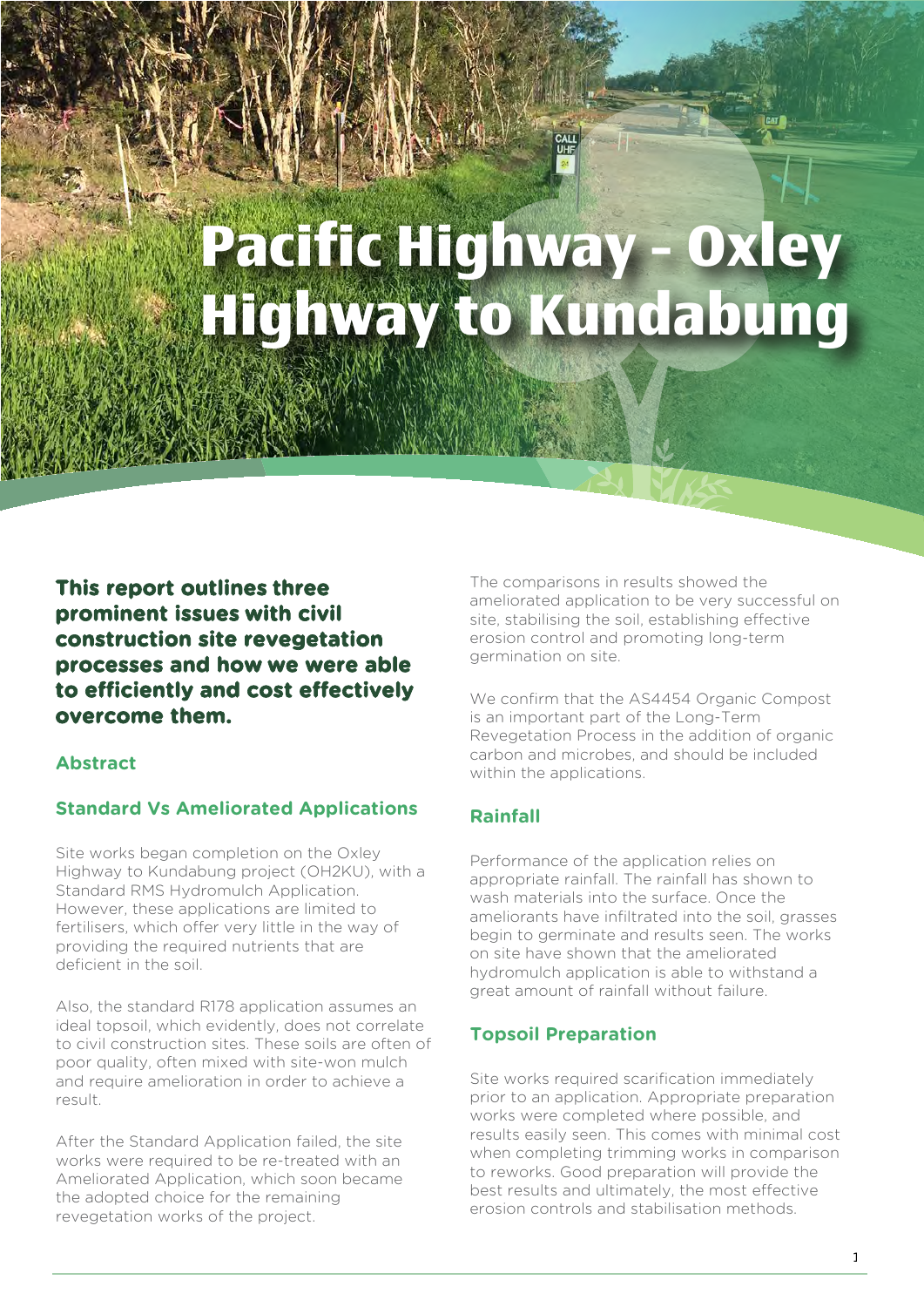

**Figure 1 - Cut 5 NB Nov 2015, Failed Standard Specification Mix Figure 2 - Cut 5 NB Nov 2015, Failed Standard Specification Mix**

#### **The Problem With Civil Site Revegetation**

Australian soils, especially those on civil sites, generally have a broken-down soil system, lacking the available nutrients and subsequent efficient microbial activity, required for successful growth.

The purpose of a hydromulch is to establish a root system in order to minimize erosion, and to 'start' the natural regeneration process up faster. This means that an effective application will require fertilisers to be used in the extended short-term, to establish cover quickly, as well as an effective soil amelioration in order to actively sustain long-term regeneration with desired species. This can be achieved by incorporating common materials that have been used on Australian soils for more than 50 years (lime, gypsum, fertilisers, etc.).

There exists a misconception that the materials and associated costs of this process can be minimized, with the desired appropriate results still achieved. Initial cost savings in 'skipping' required steps often result in large losses toward the end of the project.

The prominent factors contributing to the success of revegetation are:

- Appropriate applications
- Appropriate surface preparation
- Appropriate seed blends
- Rainfall

The OH2Ku Project was a great opportunity to monitor results and test these parameters.



#### **Project Background**

Initial Seeding Works up to 21st Aug 2015 were carried out in accordance with Specification requirements and results were poor in that germination after rainfall was patchy, and the grasses after initial strike exhibited signs of severe stress after initial germination and growth to about 50 mm height.

Grasses generally turned yellow before dying back leaving extensive bare areas after about two months. Surviving cover crop grasses became colourless and spindly before eventually haying off.

On our own initiative in early July 2015, we took soil samples for testing and experimented with various combinations of ameliorants and monitored results.

Our recommendations were as follows:

Hydromulch to Specification, plus

- Microfine Lime
- Microfine Gypsum
- Organic Compost
- Nitrophoska Special Inorganic Fertiliser Sulphate of Potash
- Urea

Figure 1 and 2 above illustrates the difficulty in achieving a result with standard applications. These applications are still visible on the soil surface, yet following sufficient rain, have not germinated.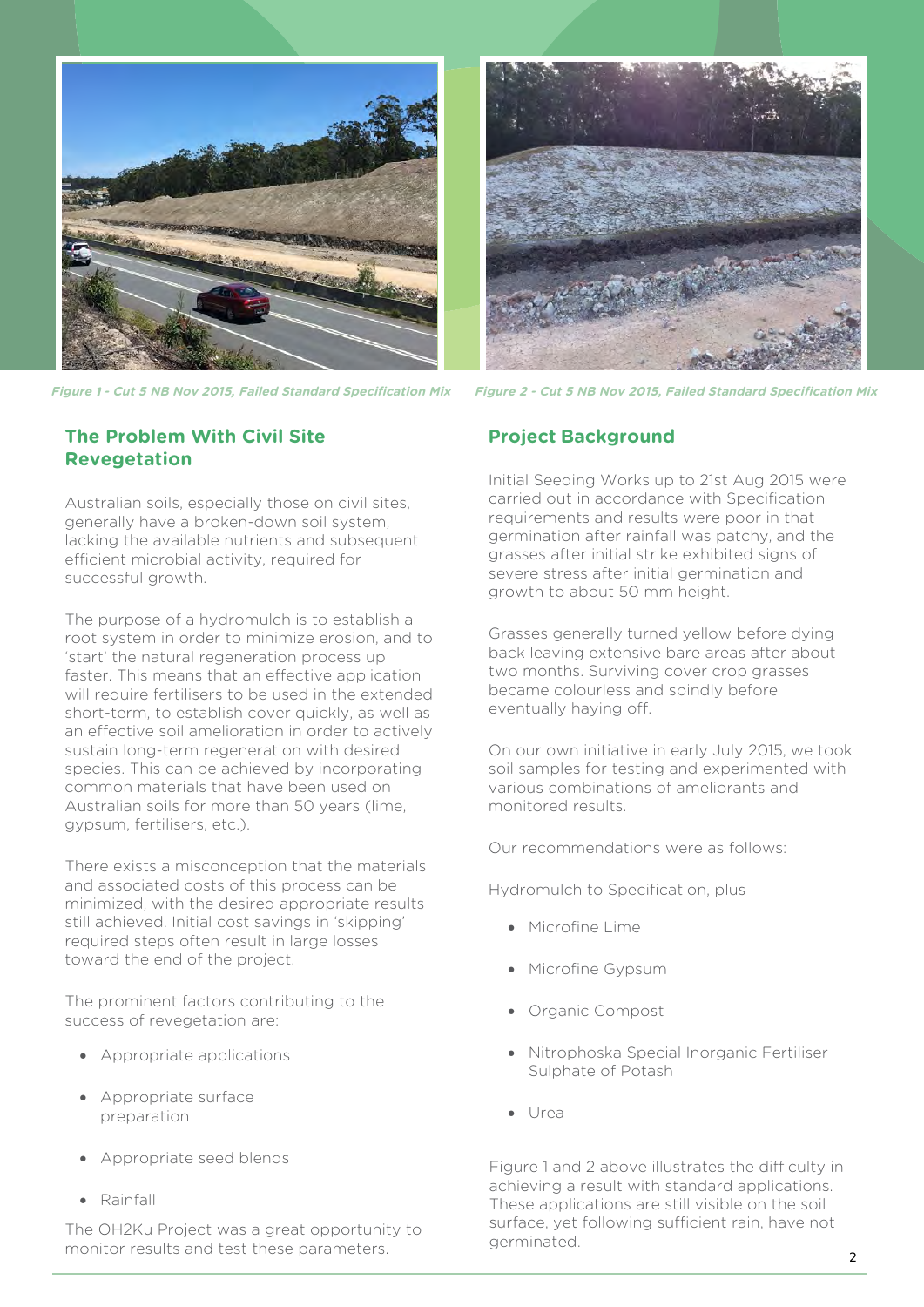The site topsoil was deficient in calcium, nitrogen, phosphorus and potassium, with little organic content, resulting in poor microbe activity and nutrient cycling. Sitewon mulch was also mixed in with the topsoil, which would result in a nutrient draw-down, again not compensated for in a standard application.

Inorganic fertilisers and ameliorants were a necessity for these soils in order to stabilize the soil surface and promote healthy germination.

In areas where the annual crop did germinate, the annual grasses 'yellowed' and died off very quickly, due to the inefficient additives applied to the topsoil in the standard R178 application. Please see Figure 3.

This premature 'yellowing' of grasses can easily be noted on many highways and freeway revegetation projects. It is easily recognizable and relates to the lack of appropriate materials and ameliorants in the application. It is not suited to the site soil.

#### **Site Soil Testing**

A full soil analysis should be conducted on site top-soils in order to determine the appropriate application, specific to the site. A soil analysis removes the 'guess-work' in that it illuminates the soil requirements for effective germination.

Soil tests were taken from site, and a tailored mix derived using these results. The sitespecific application included hydromulch to R178 specifications, plus additional ~7t per hectare of fertilisers and ameliorants.

Micro-fine ameliorants were used in order to improve the solubility, increasing the rate they were absorbed into the topsoil.

The intention of this ameliorated application is to stabilize the soil by improving soil structure, increasing the macro and micro nutrients to stimulate plant growth, while also boosting microbe activity.

This will lead to improved nutrient cycling and further, the eventual sustainable longterm germination of the grasses and natives.

See the figures 6, 7, 8, 9 & 10, showing annual, perennial and native germination.



**Figure 3 - Standard Hydromulch typical batter where initial cover crop germination has hayed off due to lack of long term nutrition.** 



**Figure 4 - Cut 19 NB Ameliorated Mix Application, Upper Batter 10th Oct 2015, Lower Batter 29th Oct 2015** 



**Figure 5 - Cut 19 NB Ameliorated Mix Application, Upper Batter 10th Oct 2015**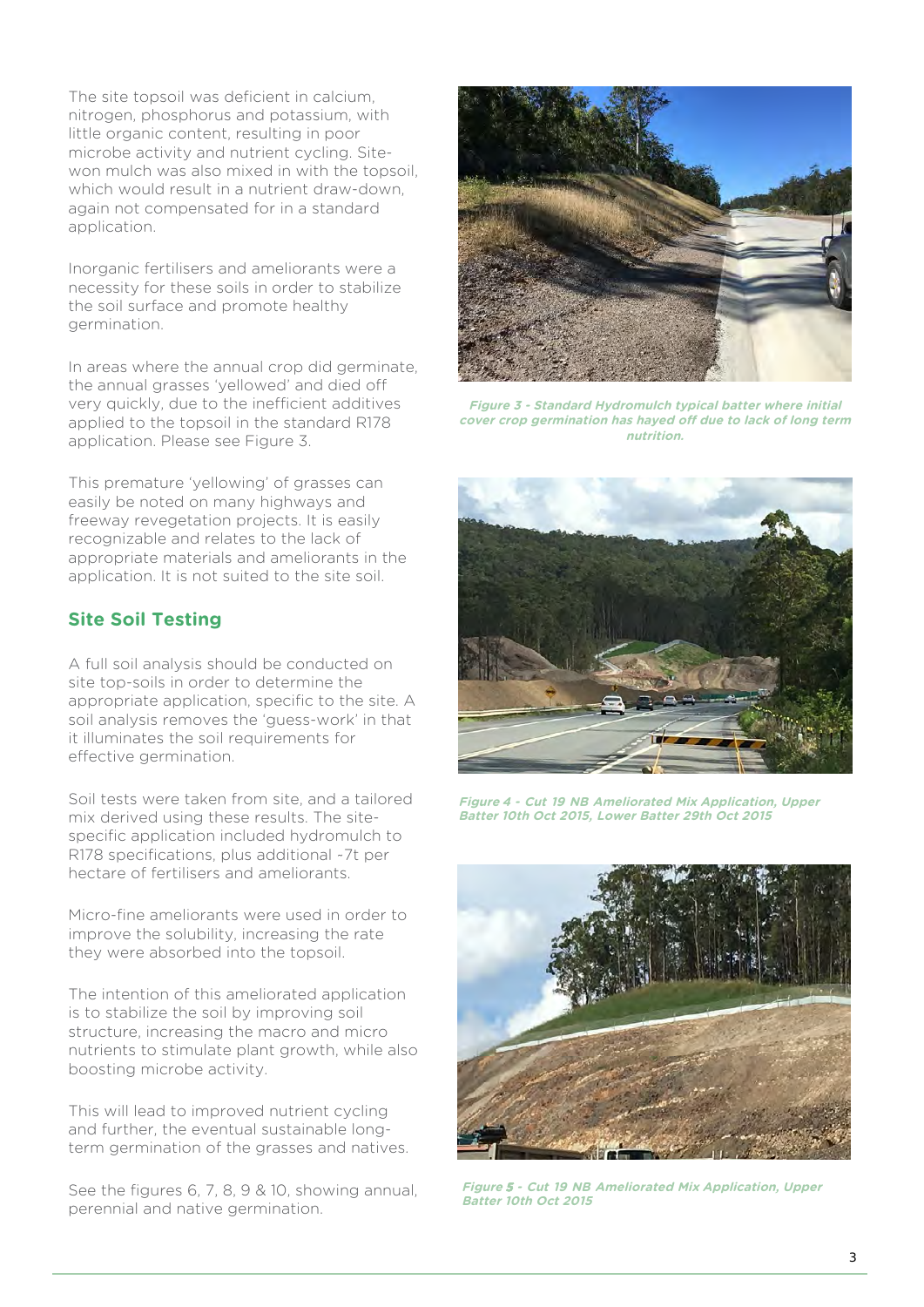

**Figure 6 - Blackmans Point Rd Interchange SB - 10th Nov 2015, Dense healthy grass on loose topsoil surface** 



**Figure 7- Pub Intersection - 10th Nov 2015, Dense healthy grass on loose topsoil surface.** 



**Figure 8 - Cut 2, 27th July 2016, Ameliorated Application Annual Grass Germination**



**Figure 9 - Cut 2 Ameliorated Application Native Grasses and Shrub Germination** 



**Figure 10 - Aerial Cut 2 Ameliorated Application Native Grasses and Shrub Germination**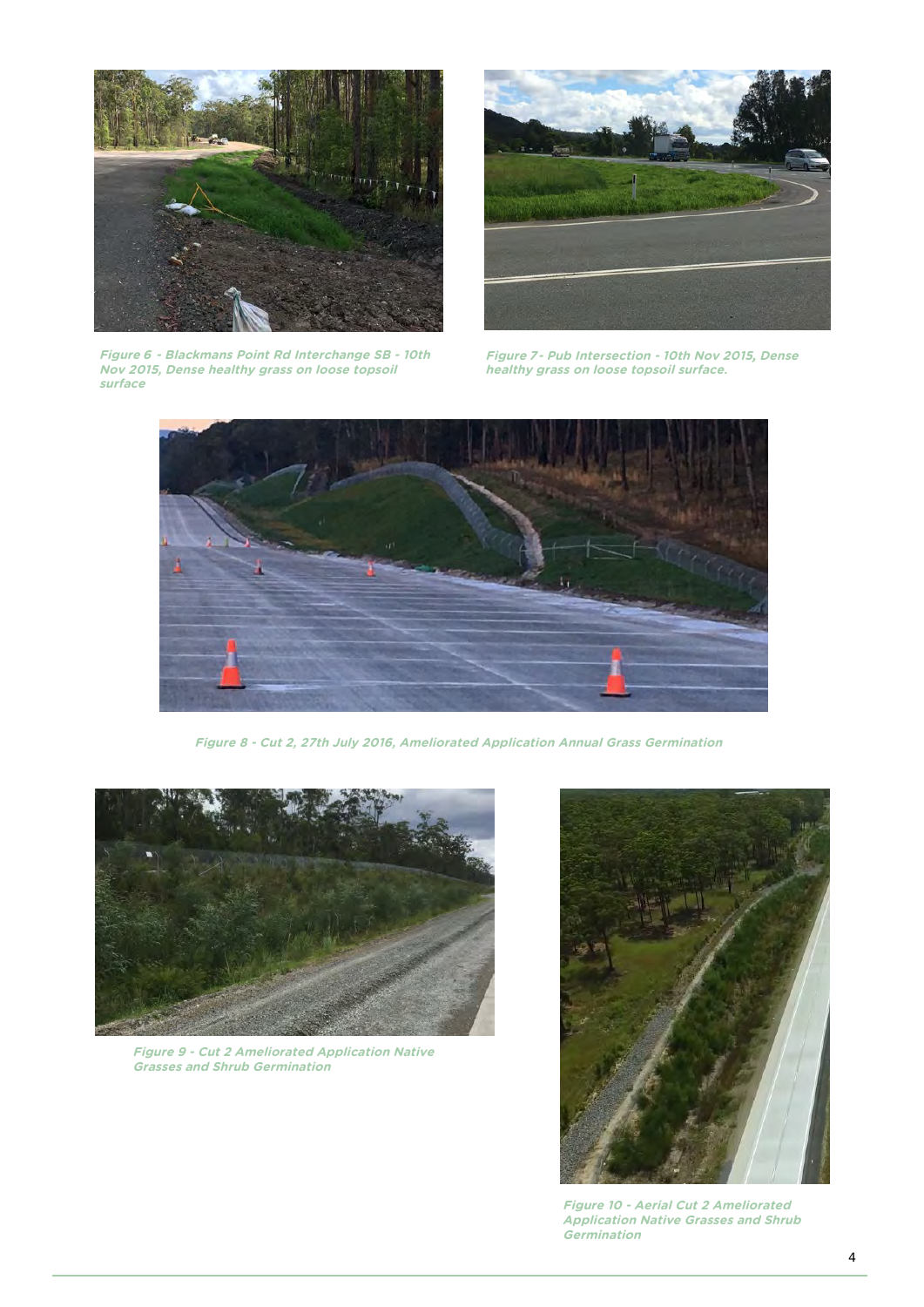# **Rainfall**

Our ameliorated applications are applied hydraulically to the soil surface. The application itself does not contain enough water for germination. The application itself will remain dormant on the surface until adequate rainfall arrives.

The nature of utilizing fine and micro-fine materials in our applications results in the faster absorption into the topsoil surface. Our applications have a tendency to wash in rather than wash off batters following rain events.

Due to the increased absorption rate of these materials in comparison to standard conventional hydromulch, our applications tend to successfully establish at a faster rate. Please see Figure 11 below.

A polyacrylamide binder is also used to bind the wood-fibre together to the soil surface, aiding in the erosion capabilities of the topsoil until adequate rainfall for successful germination begins.



**Figure 11 - Fill 13 NB 16th Sept 2015 after Initial Rainfall - Application no longer visible on surface, allegedly washed down batter into wood chip berm**

Within two weeks of the initial rainfall event, preliminary erosion control is being established via emerging grasses. It was clear that the fine particles had been absorbed into the soil surface in the rain events, propagating grass growth shortly thereafter. See figure 12 and 13 below.



**Figure 12 - Fill 13 NB 29th Sept 2015 after 97.2 mm Rainfall since 16th Sept 2015 - Germination evident on face, more pronounced on topsoil areas.** 



**Figure 13 - Fill 13 NB 29th Sept 2015 after 97.2 mm Rainfall since 16th Sept 2015 - Germination on Flats** 

As can be noted in the figures above, grasses are beginning to emerge, working towards an established root system and subsequent effective erosion control.